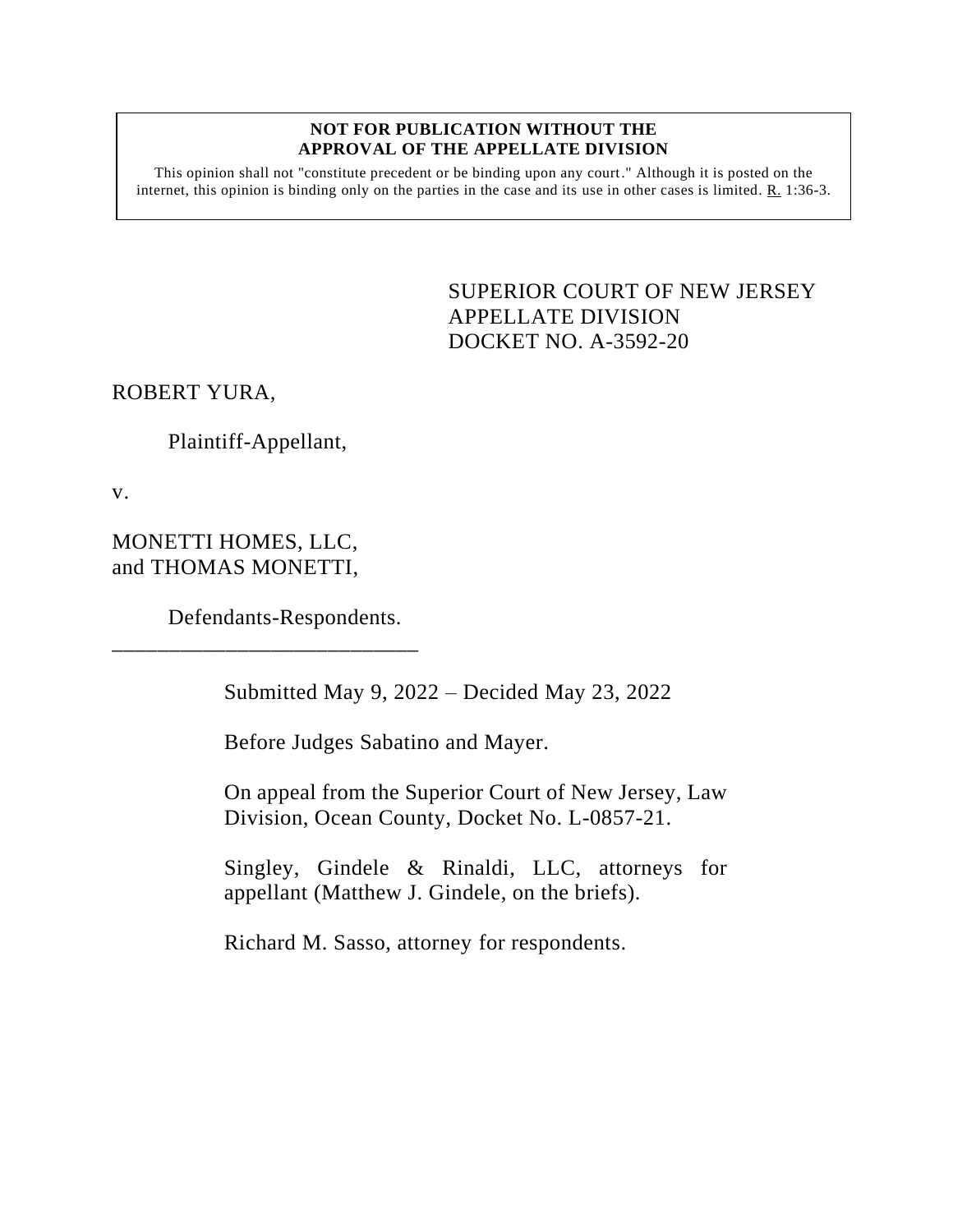## PER CURIAM

Plaintiff Robert Yura appeals from a May 21, 2021 order denying his motion to declare an arbitration provision in a March 20, 2020 contract unenforceable and dismiss the arbitration proceeding. We reverse and remand for a plenary hearing.

Plaintiff owns and operates the Barnegat Funeral Home. Defendant Monetti Homes, LLC (Homes) is a construction and home improvement company. Homes is owned and operated by defendant Thomas Monetti (Monetti).

On March 20, 2020, plaintiff and Homes signed a contract to construct an addition to the funeral home. The cost for the work totaled \$183,089.44. The contract contained the following provision:

> 33. ARBITRATION. Any controversy arising out of the construction . . . of the structure referred to in this contract or relating to the interpretation of this contract, or any subcontract or sub-subcontract, shall be decided by arbitration. The Owner, the Contractor, and all subcontractors, sub-subcontractors, material suppliers, engineers, designers, architects, construction lenders, and all other parties concerned with and involved in the construction of the structure are bound, each to each other, by this arbitration clause, provided such party has signed this contract, or has signed a contract which incorporates this contract by reference, or signs any other agreement to be bound by this arbitration clause. Arbitration shall be had in accordance with the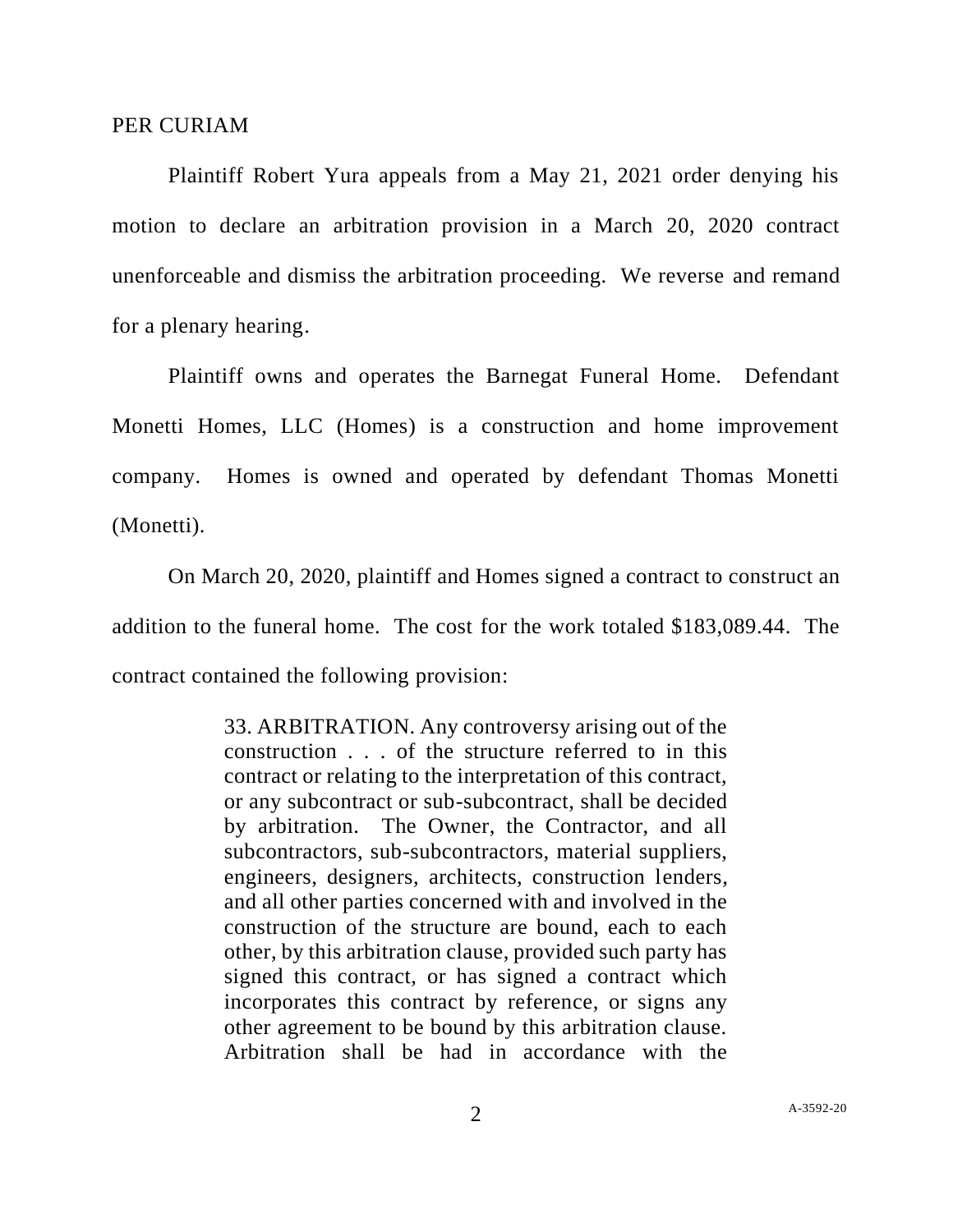Construction industry Rules of the American Arbitration Association which are in effect at the time of the arbitration. Should any party refuse or neglect to appear or to participate in whatever evidence is presented[,] [t]he arbitrator is authorized to award any party or parties such sums as he shall deem proper for the time, expense, and trouble of arbitration, including interest on unpaid balances due Contractor, arbitration fees and attorney fees. Arbitration under this Contract shall take place in Ocean County, New Jersey pursuant to the laws of the State of New Jersey. Should any party refuse or neglect to participate or appear in such arbitration, the non-participating party shall be bound by the arbitrator's decision based on any evidence presented.

The contract contained no provision explicitly stating the parties were waiving their rights to a jury trial.

During construction, disputes arose regarding improper and incomplete work and the assessment of charges beyond the original scope of work. Due to these disputes, in August 2020, Homes refused to complete the work.

On November 27, 2020, Monetti filed for arbitration, seeking payment for the balance due under the contract. Plaintiff filed an answer in the arbitration action.

On March 31, 2021, plaintiff filed a complaint against defendants for breach of contract, unjust enrichment, failure to act in good faith, and violations of the Consumer Fraud Act and Truth-in-Consumer Contract, Warranty and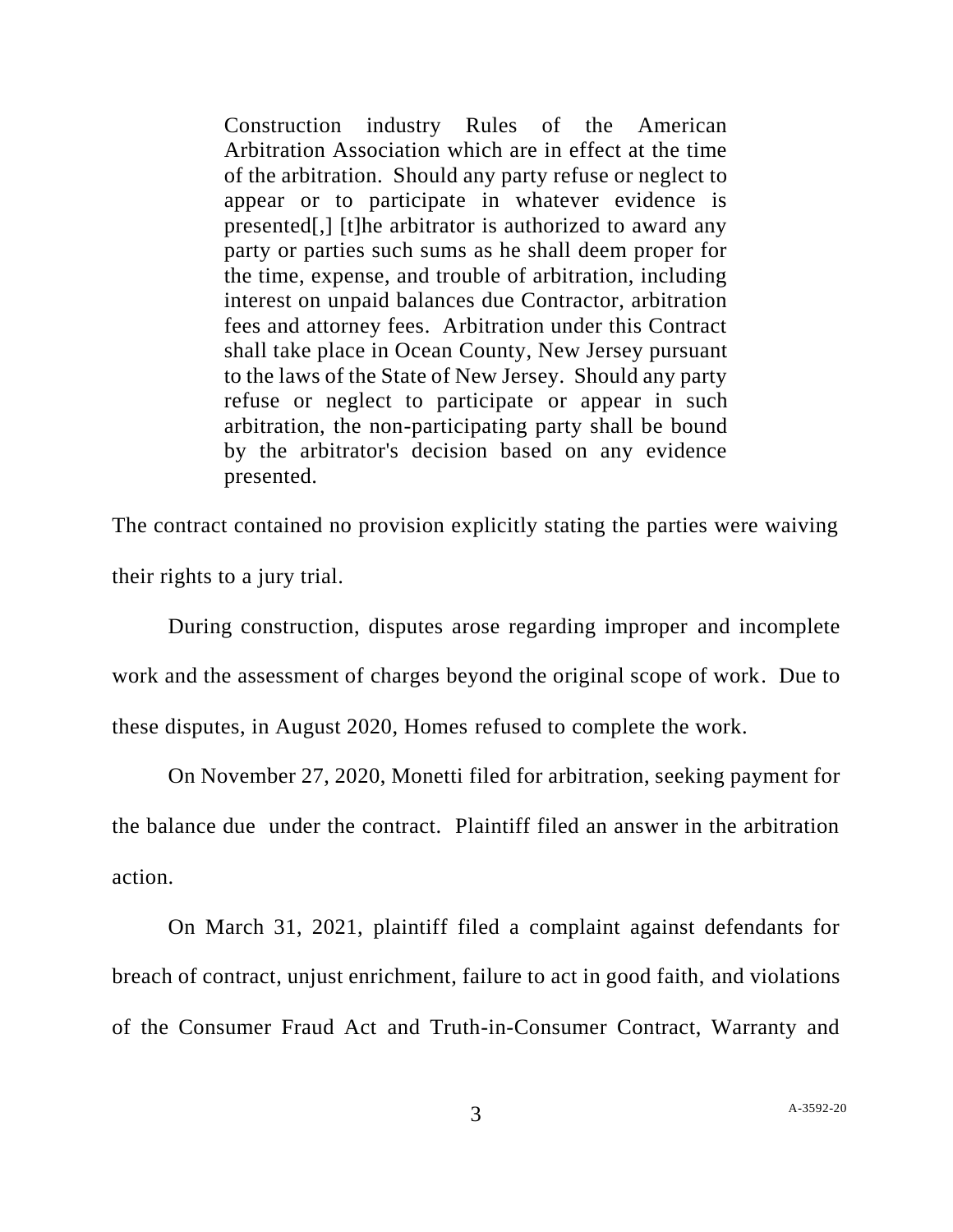Notice Act. Homes and Monetti filed an answer and counterclaim. Simultaneous with the filing of the complaint, plaintiff moved to dismiss the arbitration and proceed with his claims in the Superior Court of New Jersey.

Plaintiff was not represented by counsel when he signed the Homes' contract. Nor did plaintiff seek to modify or alter the terms of the contract prior to signing the document. According to his certification, plaintiff believed the contract encompassed home improvement work because the document referred to the Consumer Fraud Act and Home Improvement Contractor's Registration Act. Plaintiff also asserted the contract's arbitration provision lacked any acknowledgement that he waived the right to litigate disputes in a court of law or the right to a trial by jury.

Defendants opposed the motion, arguing the contract governed Homes' construction of an addition for a commercial business. According to Monetti, plaintiff's funeral home is situated in the municipality's commercial zone. He submitted a certification stating the contract was negotiated and signed by two sophisticated businessmen. Monetti attached the funeral home's brochures in support of his claim the contract was between two sophisticated commercial parties, not an individual homeowner.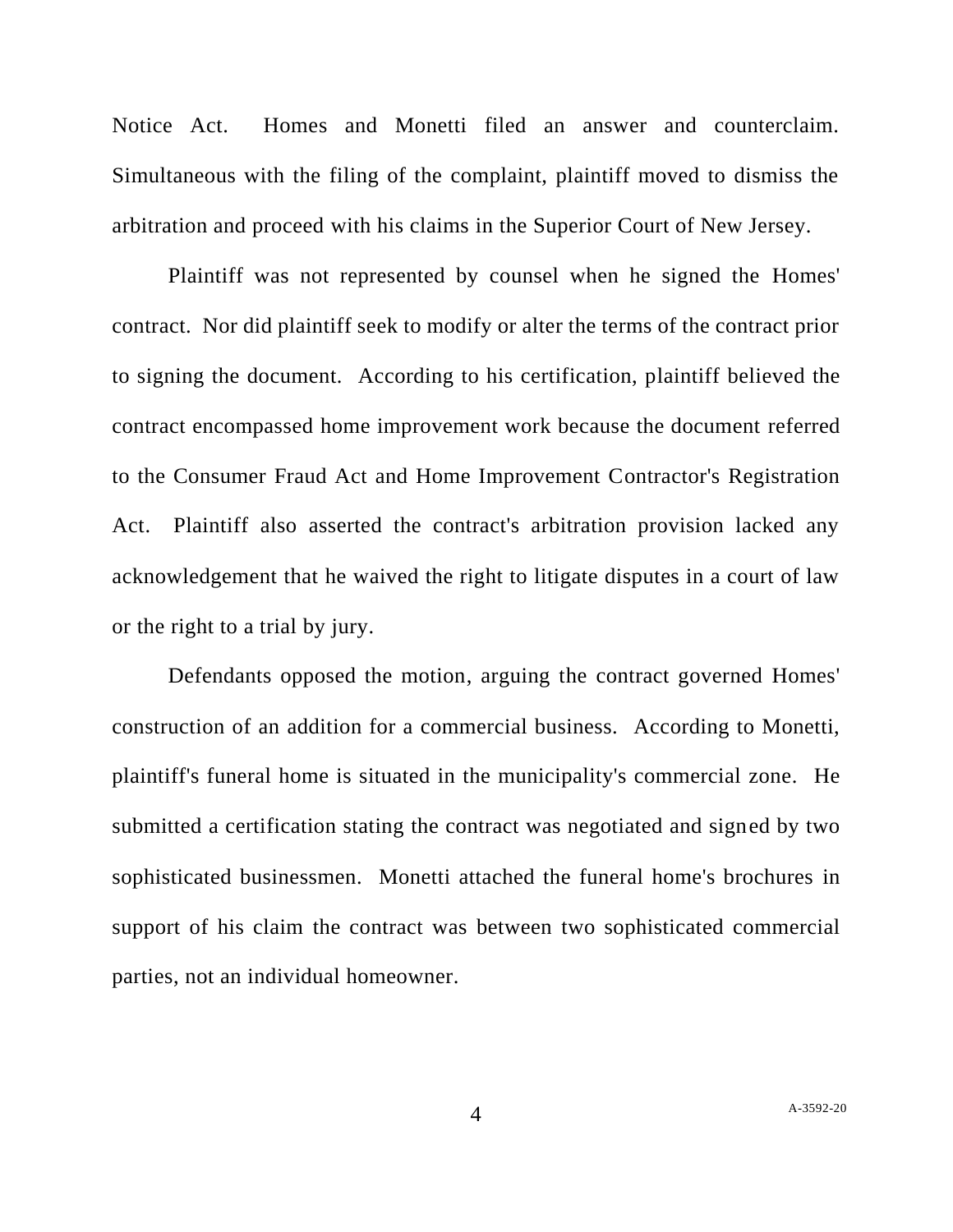In a reply certification, plaintiff described his educational background as having taken a few college courses and attended mortuary school. Plaintiff explained his business did not require the services of an attorney because the funeral home did "not enter into any sophisticated or significant contracts with suppliers or clients . . . ." Plaintiff stated the contract with Homes "was the product of limited negotiations between [d]efendants and [himself] that concerned only the price, timing and scope of the work to be completed." In operating "a small funeral home," plaintiff did not consider himself "a sophisticated business man." He claimed he was unaware "that in signing the contract with the arbitration provision that [he] would be absolutely waiving [his] right to a jury trial and would be required to submit any and all claims arising out of [the] project to arbitration . . . ."

On May 21, 2021, the motion judge heard the arguments of counsel on plaintiff's motion to dismiss the arbitration. In a May 21, 2021 order and attached written statement of reasons, the judge denied plaintiff's motion. The judge found Atalese v. U.S. Legal Services Group, L.P., 219 N.J. 430 (2014) inapplicable to the parties' contract. Without reciting supporting facts, the judge concluded,

> [t]his was a contract between two commercial parties that had equal bargaining power. It is clear, based on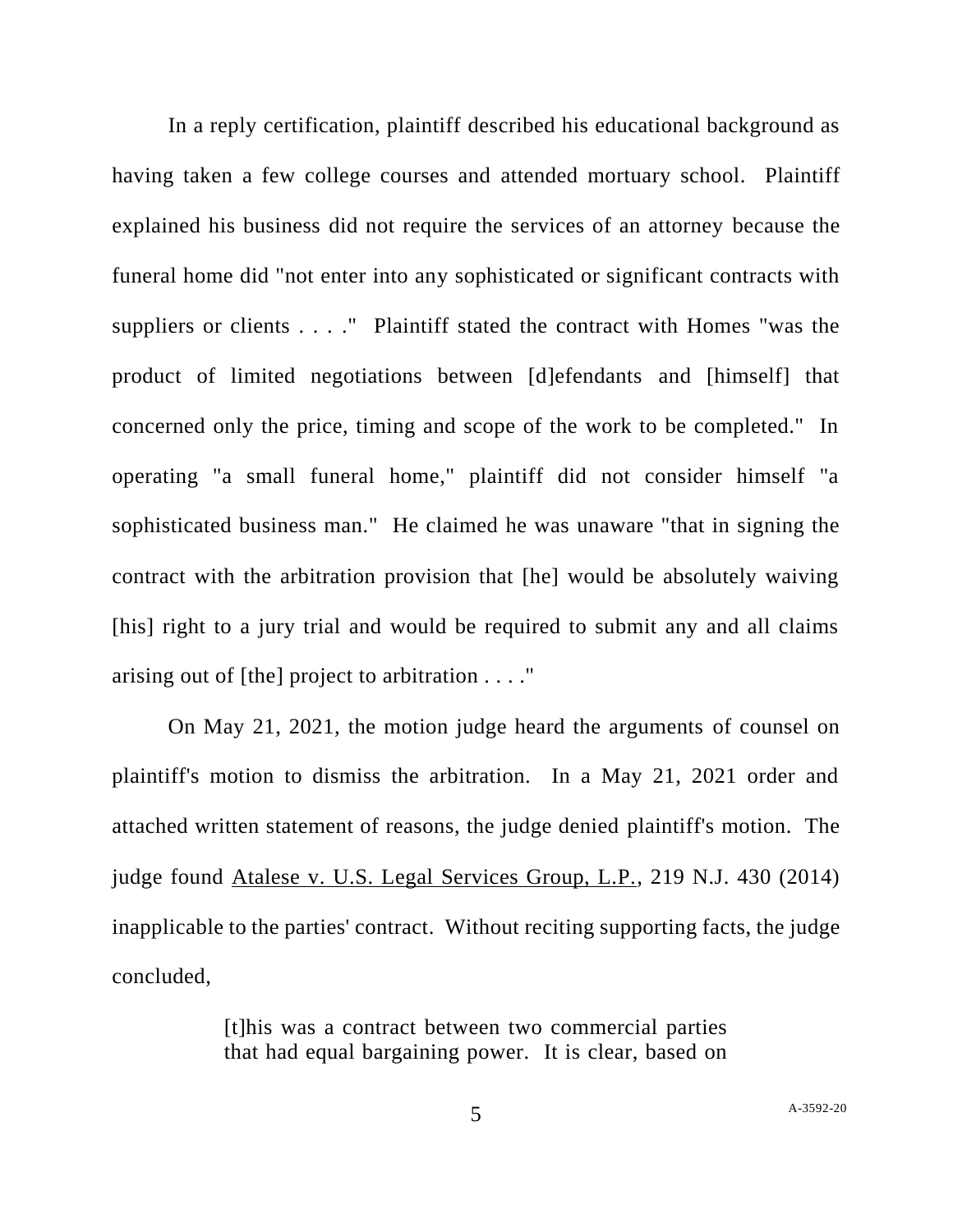the language of the contract, that the parties intended the arbitration clause to be [a] part of the agreement. The court finds that there was a meeting of the minds on the arbitration clause . . . .

On appeal, plaintiff argues the motion judge erred in denying his motion to void the arbitration clause and dismiss the arbitration. We agree. Here, because the parties submitted contradictory certifications regarding the negotiation and execution of the contract, the case would have been better served by the court conducting a plenary hearing. Thus, we remand to the trial court to conduct a plenary hearing addressing the pivotal factual issue - whether plaintiff knew, or had reason to know, he was waiving his right to a jury trial upon signing the Homes contract.

We review the validity of arbitration provisions de novo. Morgan v. Sanford Brown Inst., 225 N.J. 289, 302-03 (2016). Generally, we apply a deferential standard in reviewing factual findings by a judge. Balducci v. Cige, 240 N.J. 574, 594 (2020). We will not disturb the factual findings and legal conclusions rendered by a trial judge, unless those findings and conclusions are unsupported by or inconsistent with competent, relevant, and reasonably credible evidence. Seidman v. Clifton Sav. Bank, S.L.A., 205 N.J. 150, 169 (2011).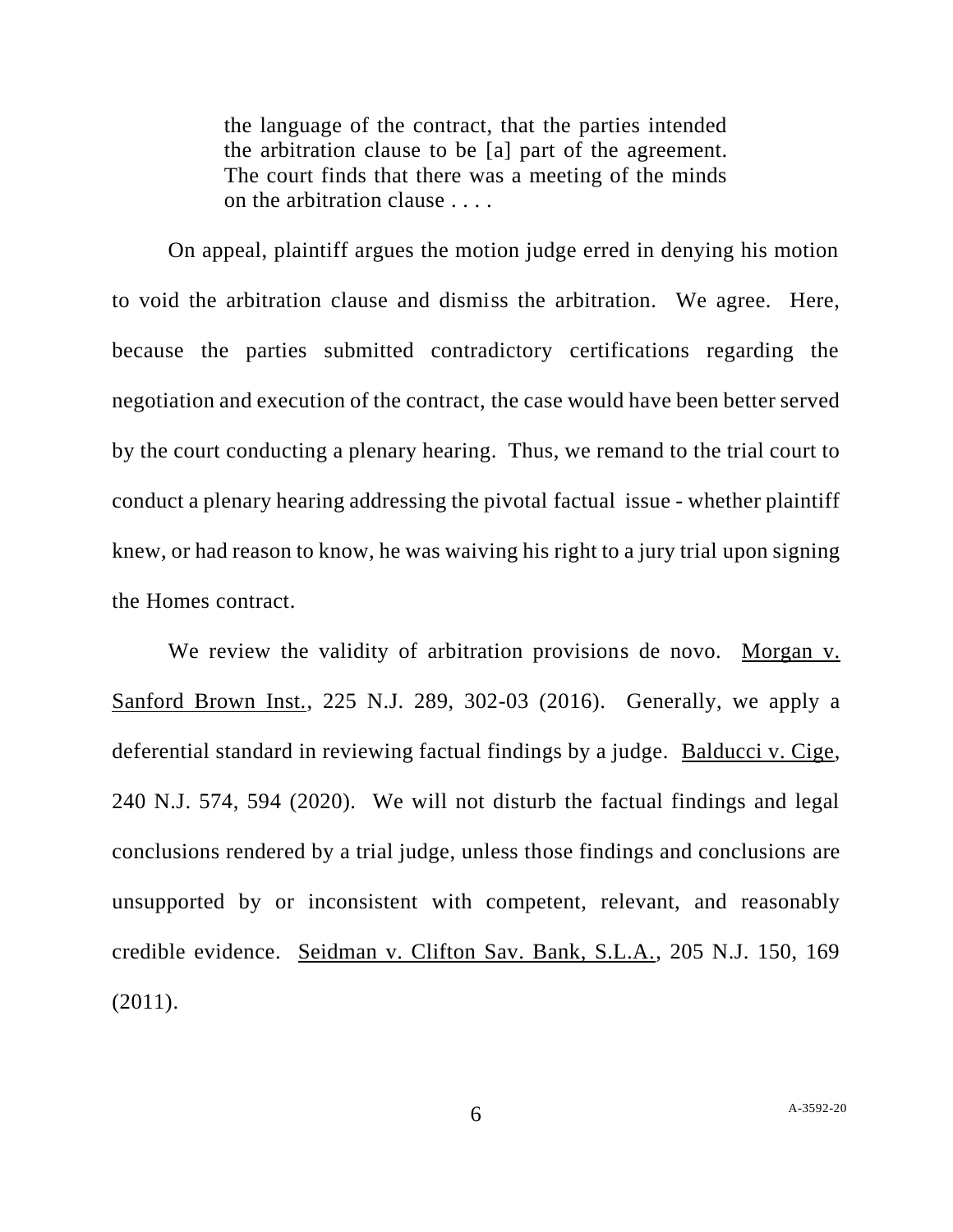A motion judge should not resolve disputes based solely on competing certifications. See Palmieri v. Palmieri, 388 N.J. Super. 562, 564 (App. Div. 2006). "When a genuine issue of material fact exists, a plenary hearing is required." Ibid. See also Bruno v. Gale, Wentworth & Dillon Realty, 317 N.J. Super. 69, 76-77 (App. Div. 2004) (reversing and remanding for a plenary hearing where the trial judge reached a "decision based on certifications containing conflicting factual assertions").

Here, the parties submitted conflicting certifications regarding plaintiff's sophistication as a commercial businessman. The competing certifications describe different circumstances surrounding the negotiations leading to the signing of the contract and the execution of that document.

Based on the opposing certifications, we are unable to determine how the judge could ascertain whether plaintiff knew, or should have understood, he waived his right to a jury trial upon signing the Homes contract. In his certifications, plaintiff asserts he was unaware of the arbitration provision in the contract. Specifically, plaintiff claims he never understood by signing the contract he was waiving the right to a jury trial. The contract, as we noted, contains no such express waiver. On the other hand, Monetti's certification asserts the contract was negotiated by two sophisticated commercial businesses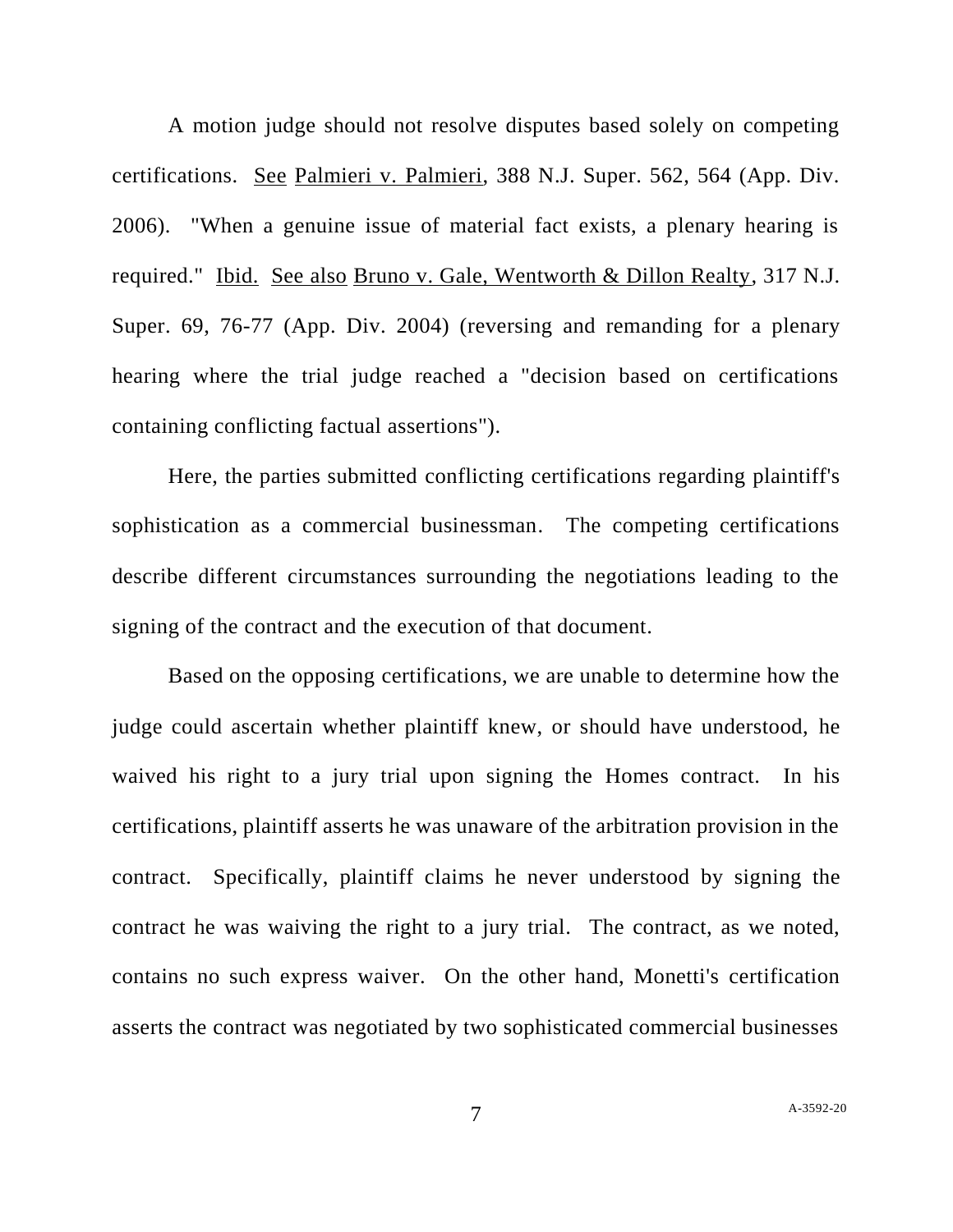and plaintiff fully understood he was agreeing to arbitrate all disputes arising under the contract and waiving the right to a jury trial. This dispute is central to the material issue before the trial court – whether the parties demonstrated a level of negotiation and sophistication concerning the arbitration provision in the contract document. Because the motion judge made no credibility determinations and rendered his decision based upon conflicting certifications, the judge's findings lacked the required evidentiary support to rule on plaintiff's motion. In evaluating the enforceability of the arbitration clause, the motion judge should consider the age of the parties, the educational level attained by the parties, the proven or disproven sophistication and business acumen of the parties, any hidden or unduly complex contractual terms, the negotiating tactics leading to the execution of the contract, and the specific setting for the contract's formation. See Muhammad v. Cnty. Bank of Rehoboth Beach, Del., 189 N.J. 1, 15 (2006).

On appeal, plaintiff also contends the judge erred in finding the agreement was a commercial contract and, therefore, Atalese did not apply. Plaintiff also asserts the Atalese decision is not limited to consumer contracts and is applicable to commercial contracts.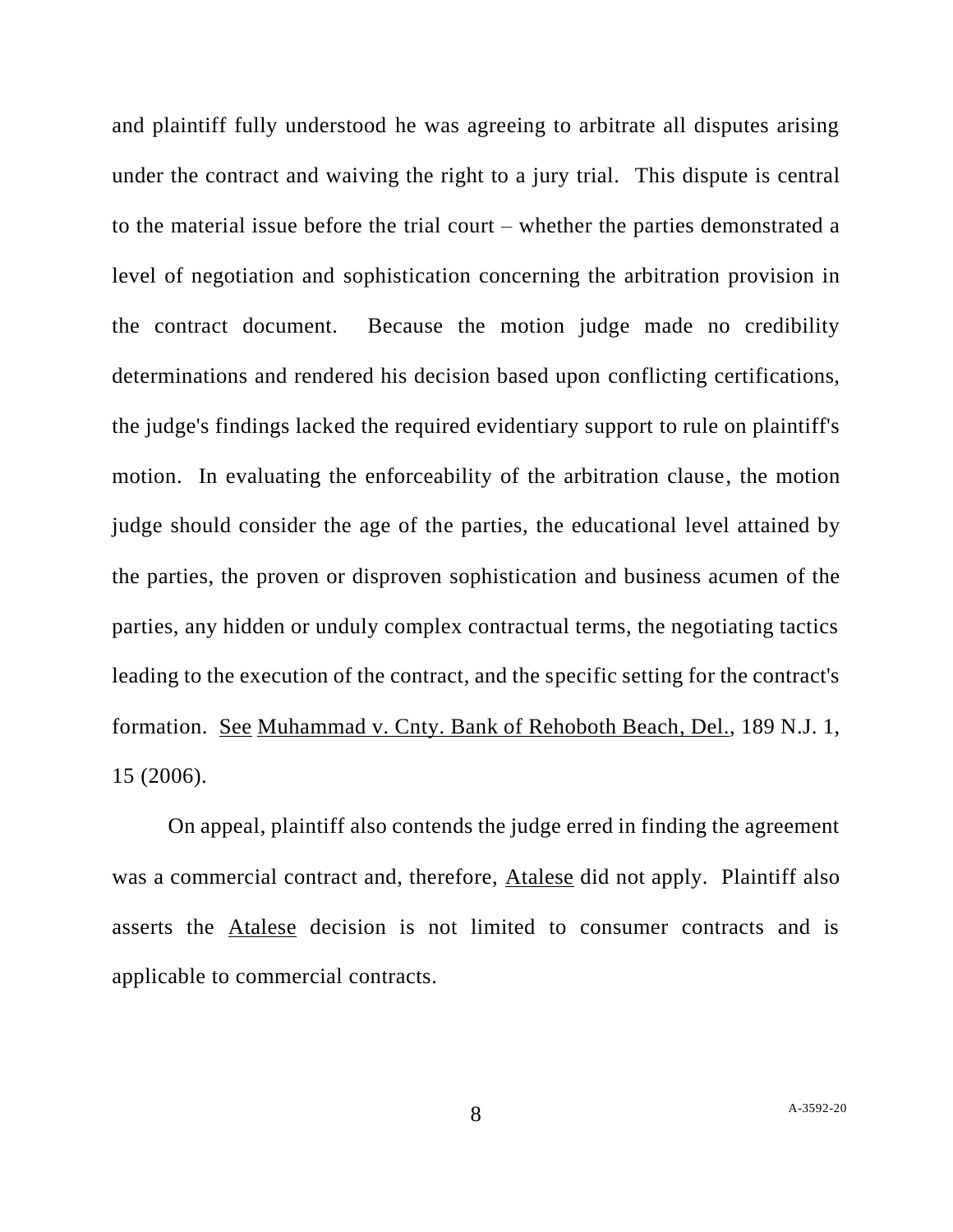In Atalese, our Supreme Court held "every 'consumer contract' in New Jersey must 'be written in a simple, clear, understandable and easily readable way.' Arbitration clauses – and other contractual clauses – will pass muster when phrased in plain language that is understandable to the reasonable consumer." 219 N.J. at 444 (quoting N.J.S.A. 56:12-2) (citation omitted). In reviewing an arbitration clause, the Atalese Court applied a "reasonable consumer" and the "average member of the public standard" rather than focusing on the subject matter of a contract to determine whether arbitration would be enforceable. Id. at 442, 444. The Court focused on whether the reasonable consumer or "average member of the public [would understand] – without some explanatory comment – that arbitration is a substitute for the right to have one's claim adjudicated in a court of law." Id. at 442.

We read nothing in Atalese to explicitly restrict its holding to consumer contracts. Defendants have cited no published case law supporting that restrictive interpretation. In certain circumstances, Atalese may be applicable to businesspersons in a commercial setting, depending on the individual's level of sophistication and the clarity and prominence of the arbitration clause. On this record, we are unable to determine whether, as claimed by Homes and Monetti, the construction contract was the result of lengthy and sophisticated